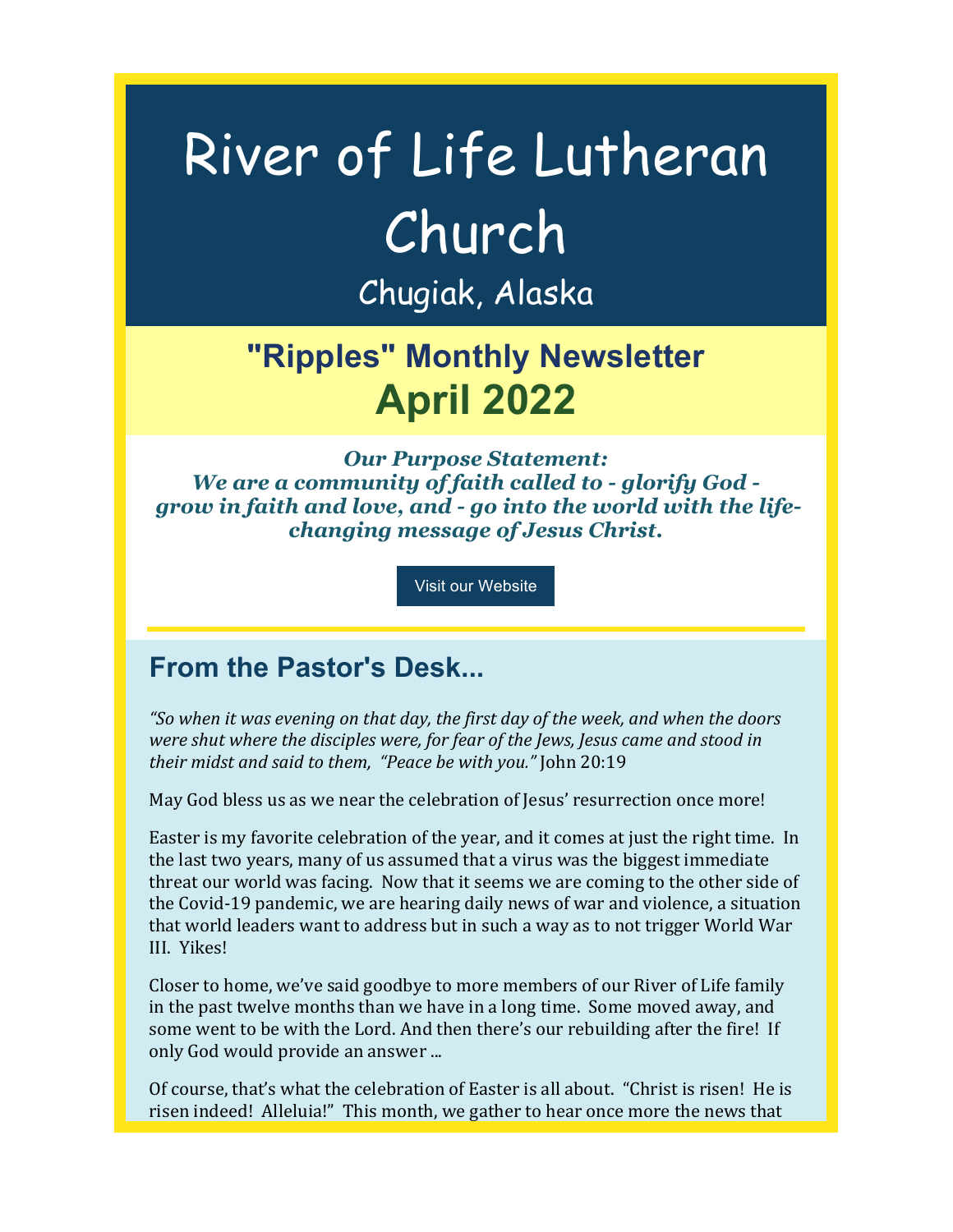God has defeated sin and death – Jesus has risen from the grave!

We can only imagine what it would have been like to be Jesus' disciples, locked up in that room on that Sunday evening. They had followed Jesus for three years and had sincerely come to believe that He was the One they had been waiting for, the Savior, the King. All of their hopes were bound up in Him. And then He died a horrible death (a death that He had repeatedly predicted, though it seems that they didn't understand). But then ... "Peace be with you."

It was the sound of a voice they assumed they would never hear again. And with the sound of that voice, with that word of peace, despair turned into hope and joy. Everything was different now. Jesus had conquered the grave!

"Peace be with you." Jesus, the risen One, speaks to you and to me today through His Word. He remains the conquering King, triumphant over evil and death. This news transforms everything. It's the assurance that not even the worst the world can throw at us will separate us from the love of God. It's the guarantee of the ultimate victory of good over evil. It's the source of the hope we need right now.

May God bless us as we once again celebrate the greatest news ever. May Christ's death and resurrection be our source of peace, not just this April, but every month!

Christ's peace and joy, Pastor Bill Ottum

# *Sunday Worship Service*

We worship at 11:00am in the downstairs fellowship hall of *Our Redeemer Lutheran Church* 18444 Old Glenn Hwy., Chugiak, AK

Drive around to the right side of the church and park in the lower parking low. Enter through the kitchen door! You're welcome to bring your own seat cushion!

### Lent & Holy Week Worship Schedule

*(All the following services are at Our Redeemer Lutheran, downstairs unless otherwise noted.)*

*Last Mid-week Lenten Worship:*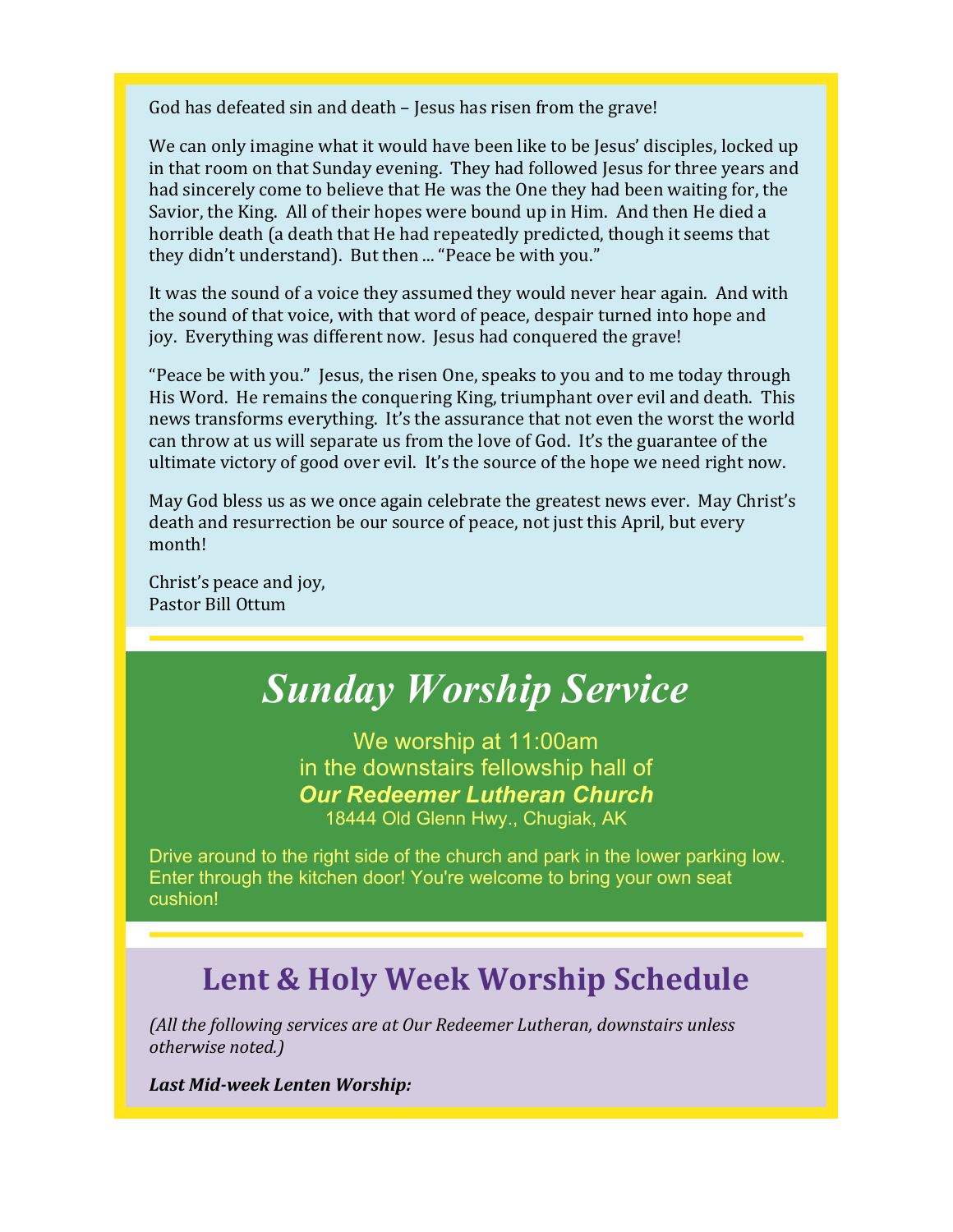Wednesday, April  $6<sup>th</sup>$  – 7pm

Theme: Perfect Love Casts Out Fear *(Trinity Lutheran will join us at Our Redeemer for these services)* 

#### *Holy Week:*

- Sunday, April 10th **Palm Sunday**
- Thursday, April 14<sup>th</sup> **Maundy Thursday**, 7pm *(Held at First Presbyterian,* 1375 E. Bogard Rd., Wasilla, AK 99654 with Trinity Lutheran. Meet at *ORLC* at 6:15pm to carpool.)
- Friday, April 15<sup>th</sup> **Good Friday**, 7pm *(Held at Trinity in Palmer)*

#### *Easter:*

Sunday, April 17<sup>th</sup> - Easter Breakfast (potluck), 9:30am • **Easter Worship**, 11am

### **2022 Church Council Members**

President: Padi Wallace Vice President: Dotty Eldred Secretary: Mary Ann Hertzog Treasurer: Bob Norton Committee liaisons:

- Building Terry
- Worship Dotty
- Fellowship Linda H.
- Outreach / Discipleship Bob K.
- Mission Church Council

### **Construction Update:** *It's coming along!*

### **April Calendar**

*You're welcome to join us each Sunday before worship for Adult Bible Study at*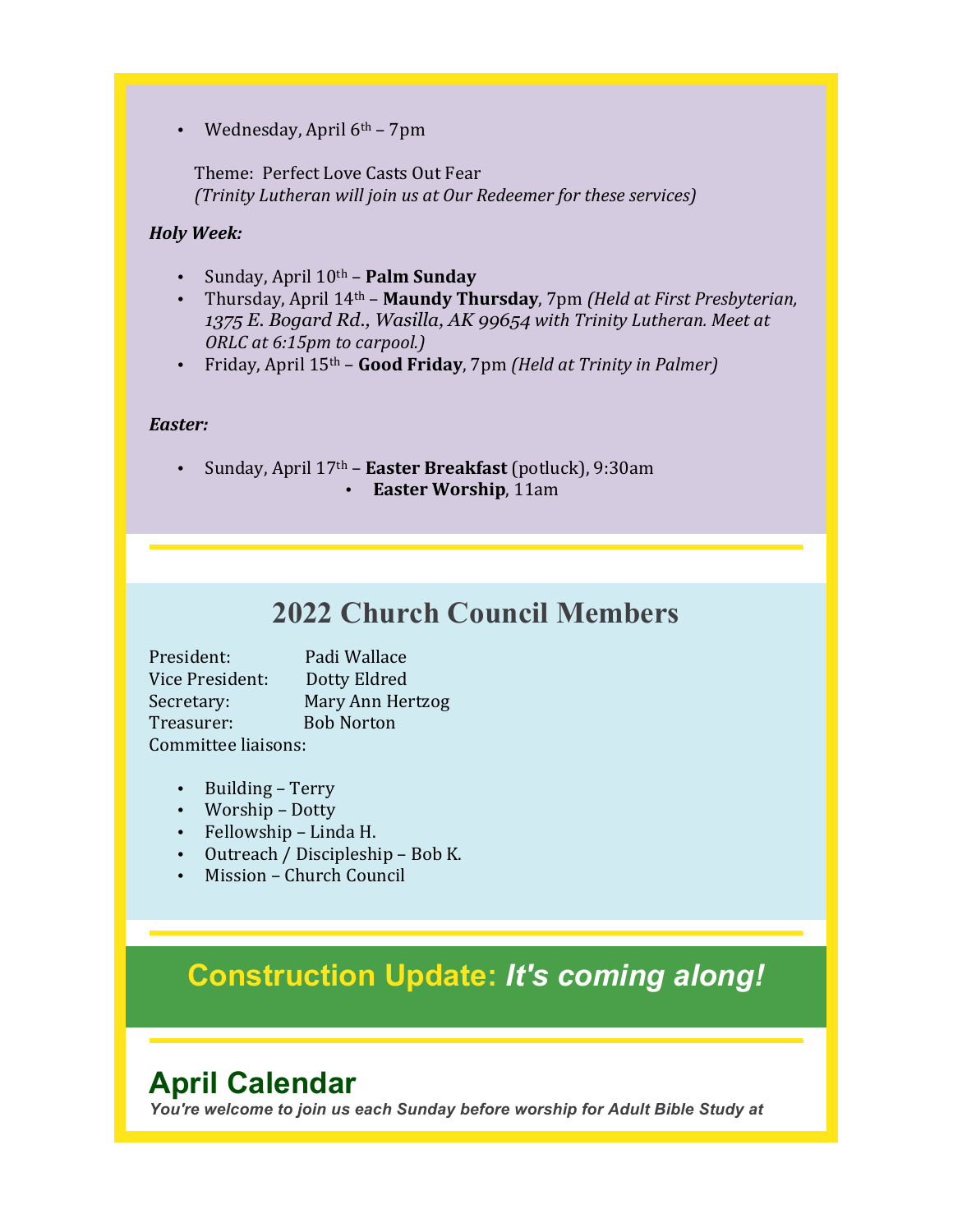#### *10:00am.*

- **Wednesday, April 6** 6:00pm **Building Committee** *Special Meeting*
	- 7:00pm **Midweek Lent Service**
- **Thursday, April 7** 10:00am **Bible Study**
- **Sunday, April 10** 10:00am **Adult Bible Study** • 11:00am - **Worship - Palm Sunday**
- **Thursday, April 14** 10:00am **Bible Study**
	- 6:15pm Meet at ORLC to **carpool** to Wasilla
	- 7:00pm **Maundy Thursday** Worship First Presbyterian, Wasilla
- **Friday, April 15**  7:00pm **Good Friday** Trinity Lutheran, Palmer
- **Sunday, April 17** 9:30am **Easter Potluck Breakfast** • 11:00am - **Easter Worship**
- **Tuesday, April 19** 6:30pm **Church Council Meeting**
- **Thursday, April 21** 10:00am **Bible Study**
- **Sunday, April 24** 10:00am **Adult Bible Study** • 11:00am - **Worship**
- **Thursday, April 28** 10:00am **Bible Study**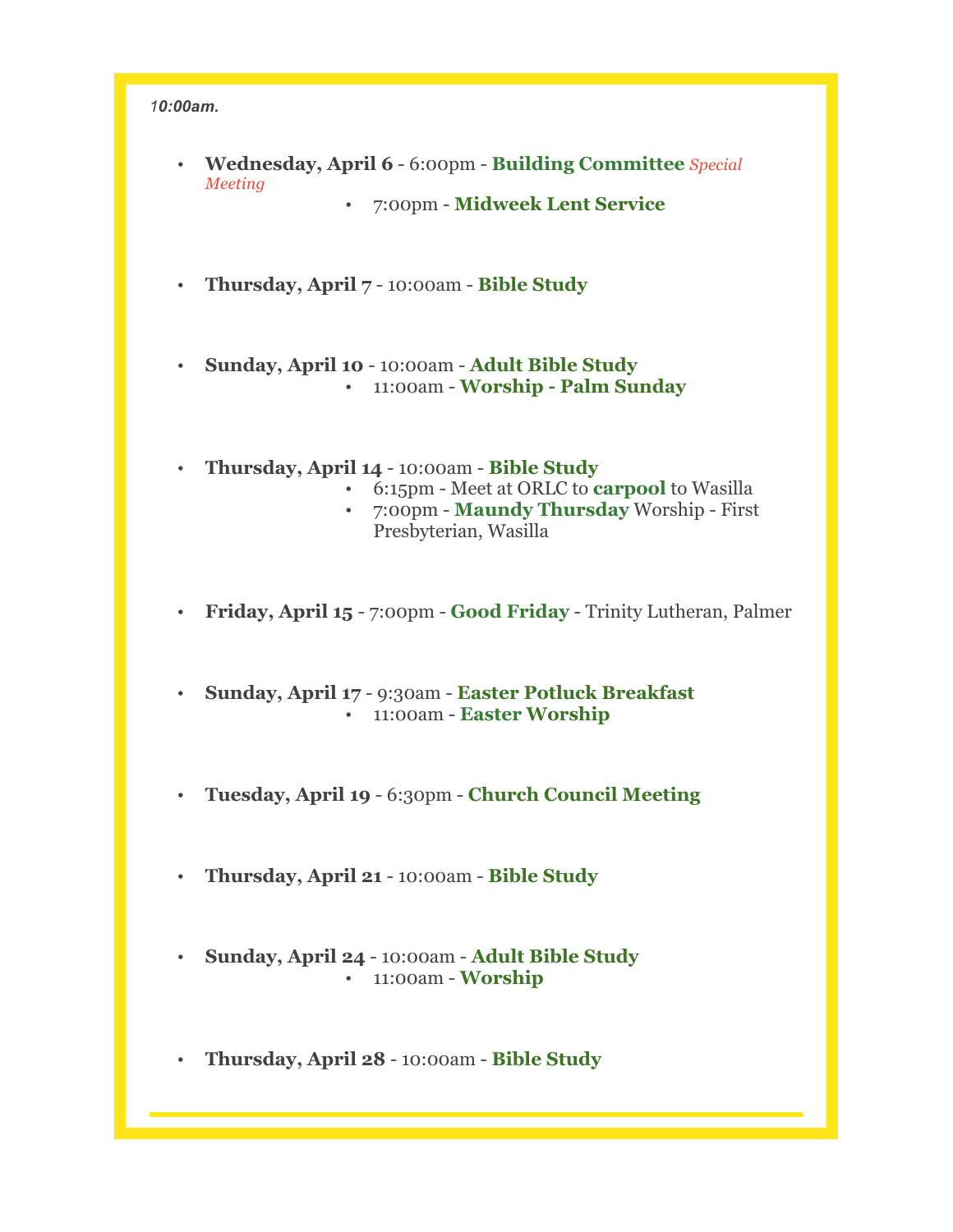#### **Noisy Offering**

This quarter's "Noisy Offering" goes to **Heart to Heart Pregnancy Resource Center** in Eagle River.

The *Noisy Offering* is the fourth Sunday of each month. Each quarter we collect for a different local community need.

### **Prayer Concerns and Celebrations**

#### **Our Congregation**

We pray for the health and vitality of ROL's Ministry & Mission.

#### **Family and Friends**

We pray for continued healing, encouragement, and strength for: Bob Norton's brother **John** (healing); Kim's aunt **Susie**(pacemaker surgery); Carol's husband **Scott** (thanks and healing from successful heart surgery); Padi's friend **Larraine** (cancer treatment); **Liam** (Cindy's nephew); **Bob Reupke**; **Stewart Mee**; Joel & Padi's friend **Jack** (cancer); **Wayne Fredeen** (lung cancer); and we ask for healing and recovery for those who are facing surgery, or have had recent surgeries: **Joel**, **Terry**, and the family of Terry's friend **Bill** (who passed away).

#### **Prayer Partners**

We pray for the health and vitality of the ministry of our other Knik Cluster congregations and their pastors: **Joy, Eagle River; Trinity, Palmer; Good Shepherd, Wasilla; Table of Grace, Bethel; and our April Prayer Partner church, St. Mark Lutheran in Anchorage.**

#### **Compassion for Others in Our Community**

Dear Father in heaven, Creator of what is good, beautiful, and full of joy, so that all may work in harmony with you - we thank you for all the good that comes to us. May we be your children, joined together to serve you. May our life bring joy to others, and may we do good without ceasing through your great, strong love, which moves us, strengthens us, and helps us every day, however hard life may be. May your name be praised throughout the world. May your kingdom come and your will be done on earth as in heaven. Amen.

Thank you, God, for the body of believers who are called to serve you, who are proclaiming the Good News to all who will hear. From those who minister across the country to the men, women, and youth here at home, send us out to be a light in the dark. Send us out to speak life, to extend grace and mercy, to feed the hungry, to befriend the lonely, and to find the lost. Open the doors of this church and fill it with the broken, the angry, the hurting. Let them find